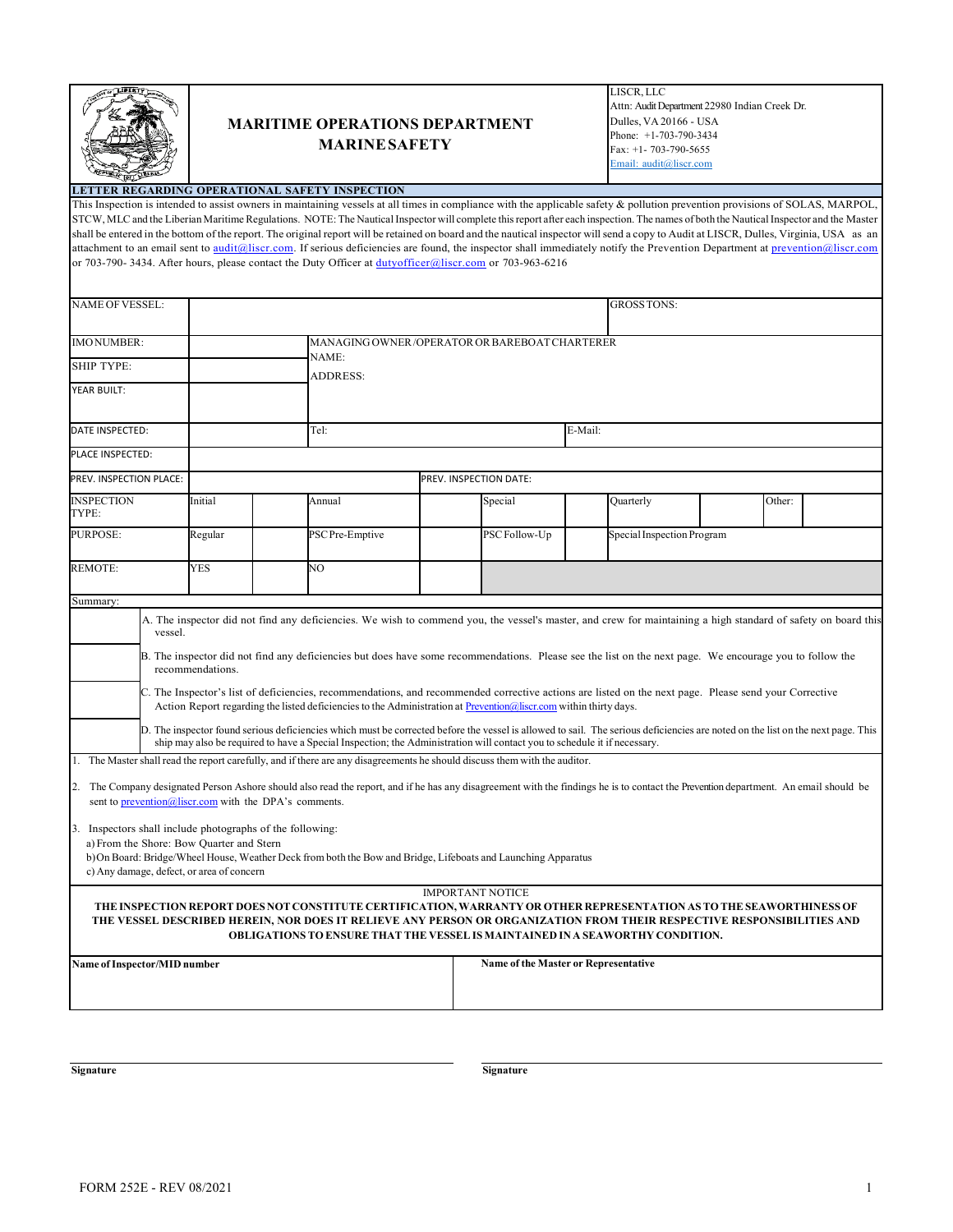| $\rm No.$      | Deficiency Code | Deficiencies | Recommended Action | Date to be completed |
|----------------|-----------------|--------------|--------------------|----------------------|
| $\overline{1}$ |                 |              |                    |                      |
| $\overline{2}$ |                 |              |                    |                      |
| $\overline{3}$ |                 |              |                    |                      |
| $\overline{4}$ |                 |              |                    |                      |
| $\overline{5}$ |                 |              |                    |                      |
| $6\phantom{a}$ |                 |              |                    |                      |
|                |                 |              |                    |                      |
|                |                 |              |                    |                      |
|                |                 |              |                    |                      |
|                |                 |              |                    |                      |
|                |                 |              |                    |                      |
|                |                 |              |                    |                      |
|                |                 |              |                    |                      |
|                |                 |              |                    |                      |
|                |                 |              |                    |                      |
|                |                 |              |                    |                      |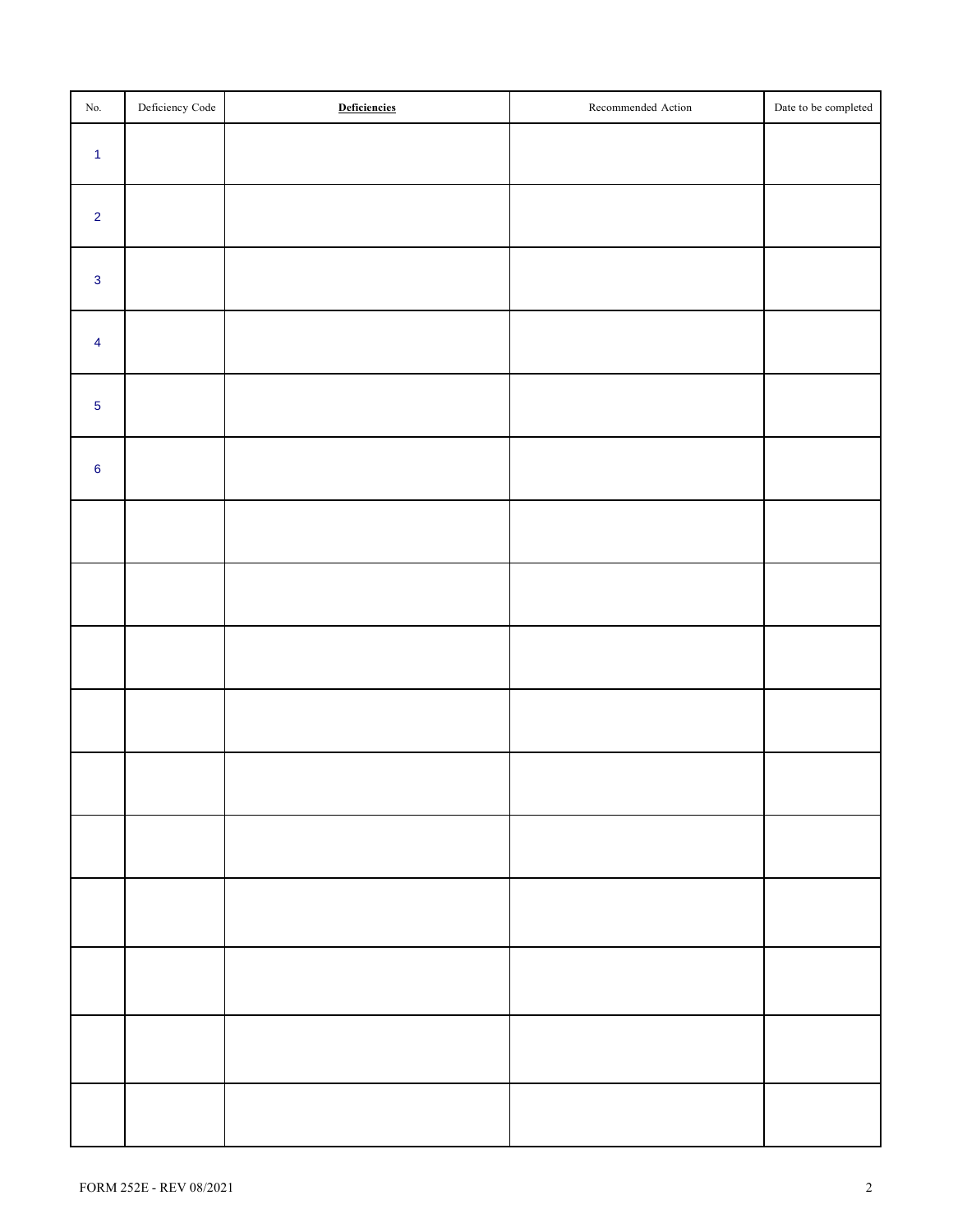| No. | $\rm Code$ | <b>Observations/Recommendations</b> | $\mbox{Remarks}$ |
|-----|------------|-------------------------------------|------------------|
|     |            |                                     |                  |
|     |            |                                     |                  |
|     |            |                                     |                  |
|     |            |                                     |                  |
|     |            |                                     |                  |
|     |            |                                     |                  |
|     |            |                                     |                  |
|     |            |                                     |                  |
|     |            |                                     |                  |
|     |            |                                     |                  |
|     |            |                                     |                  |
|     |            |                                     |                  |
|     |            |                                     |                  |
|     |            |                                     |                  |
|     |            |                                     |                  |
|     |            |                                     |                  |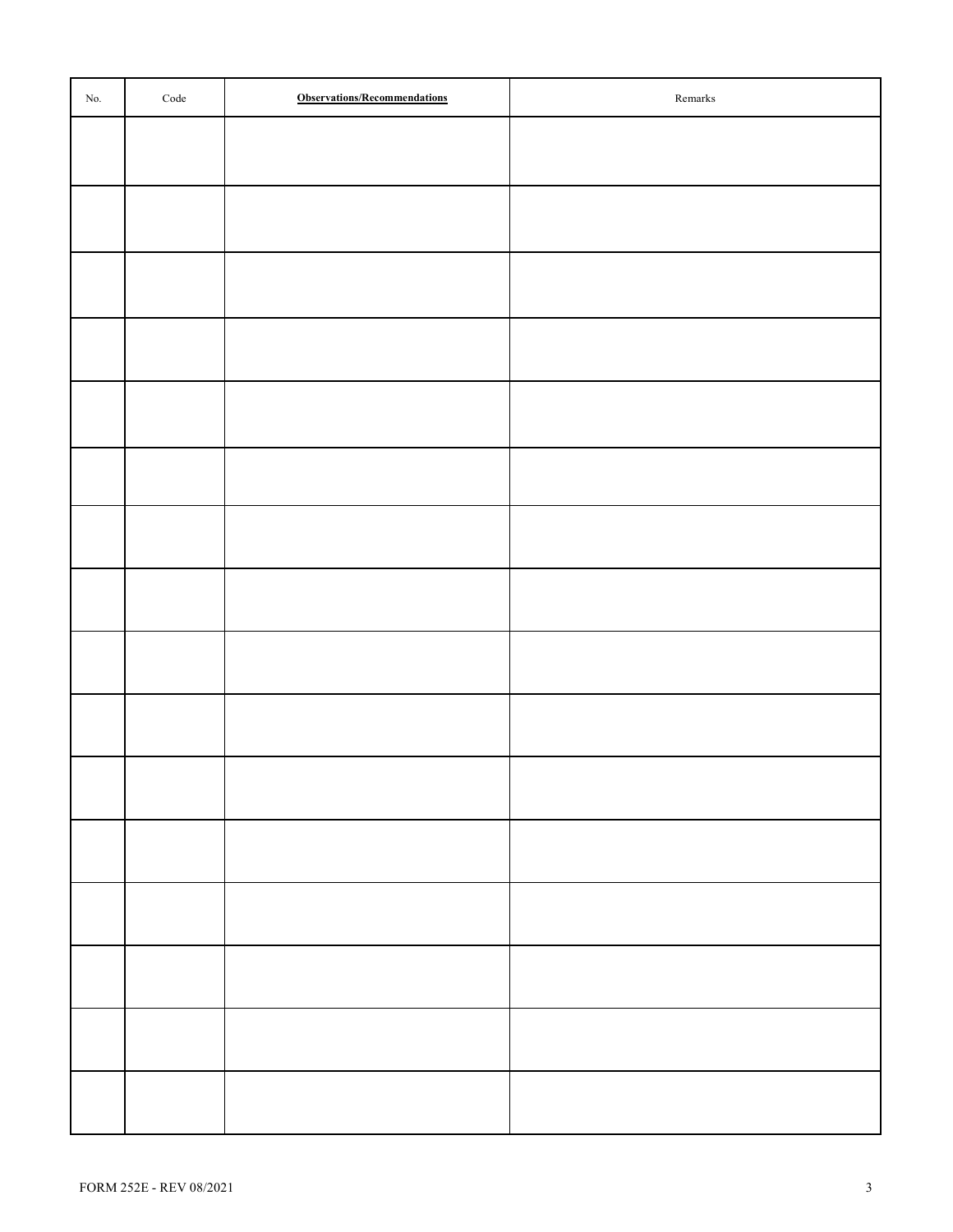|                      | PART A. STATUTORY CERTIFICATES - SHIP DOCUMENTS - PUBLICATIONS (Primary Deficiency Codes - 1100s, 1300s)                                                                                 |           |  |            |  |                       |              |            |    |     |  |  |  |
|----------------------|------------------------------------------------------------------------------------------------------------------------------------------------------------------------------------------|-----------|--|------------|--|-----------------------|--------------|------------|----|-----|--|--|--|
| <b>Class Society</b> |                                                                                                                                                                                          | <b>RO</b> |  | <b>RSO</b> |  |                       | <b>ILORO</b> |            |    |     |  |  |  |
|                      |                                                                                                                                                                                          |           |  |            |  |                       |              | <b>YES</b> | NO | N/A |  |  |  |
|                      | Applicable Statutory Certificates are Valid/Present and have been properly endorsed? (Job Aid: Inspector Letter-04-2021)                                                                 |           |  |            |  |                       |              |            |    |     |  |  |  |
|                      | International Ballast Water Management Certificate on board?                                                                                                                             |           |  |            |  |                       |              |            |    |     |  |  |  |
|                      | CSR: All versions are onboard and the latest version contains up to date information? SOLAS XI-1/5                                                                                       |           |  |            |  |                       |              |            |    |     |  |  |  |
|                      |                                                                                                                                                                                          |           |  |            |  |                       |              |            |    |     |  |  |  |
|                      | For Bulk Carriers and Oil Tankers, Hull Survey Report (See ESP Code - A.1049(27), a as amended)<br>Dangerous Goods Manifest and Stowage Plan (SOLAS VII/4,5 and 7.2; MARPOL Annex III/4) |           |  |            |  |                       |              |            |    |     |  |  |  |
|                      |                                                                                                                                                                                          |           |  |            |  |                       |              |            |    |     |  |  |  |
|                      | Liberian Maritime Legislation available on board (RLM 300)?                                                                                                                              |           |  |            |  |                       |              |            |    |     |  |  |  |
|                      | Required Publications up to date?                                                                                                                                                        |           |  |            |  |                       |              |            |    |     |  |  |  |
|                      | Approved Ballast Water Management Plan (BWMP)                                                                                                                                            |           |  |            |  |                       |              |            |    |     |  |  |  |
|                      | Evidence of financial security under MLC Regulations 2.5.2 and 4.2                                                                                                                       |           |  |            |  |                       |              |            |    |     |  |  |  |
|                      | Approved SEEMP Part II and CoC issued to the ship (Cargo Ships $\geq$ 5000 GT)?                                                                                                          |           |  |            |  |                       |              |            |    |     |  |  |  |
|                      | Statement of Compliance related to FO Consumption Reported (IMO DCS)/(EU MRV)?                                                                                                           |           |  |            |  |                       |              |            |    |     |  |  |  |
|                      | Statement of Compliance on Inventory of Hazardous Materials (IHM) (EU 1257/2013) - Vessels calling at a port or anchorage of an EU member                                                |           |  |            |  |                       |              |            |    |     |  |  |  |
| <b>Comments:</b>     |                                                                                                                                                                                          |           |  |            |  |                       |              |            |    |     |  |  |  |
|                      |                                                                                                                                                                                          |           |  |            |  |                       |              |            |    |     |  |  |  |
|                      | PART B. ISM/ISPS CODE (Primary Deficiency Codes - 15000s, 16000s)                                                                                                                        |           |  |            |  |                       |              |            |    |     |  |  |  |
|                      | Copy of the current editions of the ISM and ISPS codes on board and guidance from Liberia?                                                                                               |           |  |            |  |                       |              |            |    |     |  |  |  |
|                      | Does the Master understand and perform his safety management system responsibilities?                                                                                                    |           |  |            |  |                       |              |            |    |     |  |  |  |
|                      | Is the Ship's Safety Officer and/or Ship's Safety Committee designated by the Master                                                                                                     |           |  |            |  |                       |              |            |    |     |  |  |  |
|                      | Are there records of Safety Meetings?                                                                                                                                                    |           |  |            |  | Date of last meeting: |              |            |    |     |  |  |  |
|                      | SMS manual on board?                                                                                                                                                                     |           |  |            |  |                       |              |            |    |     |  |  |  |
|                      | Did the crew check and record your ID on boarding?                                                                                                                                       |           |  |            |  |                       |              |            |    |     |  |  |  |
|                      | Are restricted areas identified?                                                                                                                                                         |           |  |            |  |                       |              |            |    |     |  |  |  |
|                      | Are there records of internal audits?<br>Date of last audit:                                                                                                                             |           |  |            |  |                       |              |            |    |     |  |  |  |
|                      | Are there records of external audits?<br>Date of last audit:                                                                                                                             |           |  |            |  |                       |              |            |    |     |  |  |  |
|                      | Records of communication for inoperable equipment/requisitions                                                                                                                           |           |  |            |  |                       |              |            |    |     |  |  |  |
|                      |                                                                                                                                                                                          |           |  |            |  |                       |              |            |    |     |  |  |  |
|                      | Annual Security Exercise                                                                                                                                                                 |           |  |            |  |                       |              |            |    |     |  |  |  |
|                      | Record any outstanding nonconformities ISPS or ISM:                                                                                                                                      |           |  |            |  |                       |              |            |    |     |  |  |  |
|                      |                                                                                                                                                                                          |           |  |            |  |                       |              |            |    |     |  |  |  |
|                      |                                                                                                                                                                                          |           |  |            |  |                       |              |            |    |     |  |  |  |
|                      | <b>PART C. MANNING (Primary Deficiency Codes - 1200s)</b>                                                                                                                                |           |  |            |  |                       |              |            |    |     |  |  |  |
|                      |                                                                                                                                                                                          |           |  |            |  |                       |              |            |    |     |  |  |  |
|                      | Note: On the attached crew list, identify any officer whose CoC or Liberian Endorsement has expired, or who does not have a Liberian Endorsement, COC, or Certificate of                 |           |  |            |  |                       |              |            |    |     |  |  |  |
|                      | Receipt of Application (CRA). This is a major nonconformity & must be corrected before departure                                                                                         |           |  |            |  |                       |              |            |    |     |  |  |  |
|                      | Is there at least the minimum crew as required by Minimum Safe Manning Certificate?                                                                                                      |           |  |            |  |                       |              |            |    |     |  |  |  |
|                      | Table of shipboard working arrangements is posted as required                                                                                                                            |           |  |            |  |                       |              |            |    |     |  |  |  |
|                      | Official record of hours rested/worked? (Check random sampling)                                                                                                                          |           |  |            |  |                       |              |            |    |     |  |  |  |
|                      | Record of watches                                                                                                                                                                        |           |  |            |  |                       |              |            |    |     |  |  |  |
|                      | GMDSS - One Radio Electronic Operator or 2 Deck/Nav Officers w/ General Operator certificates                                                                                            |           |  |            |  |                       |              |            |    |     |  |  |  |
|                      | ECDIS- Generic Training Certificates + Type Specific Training Certificates (See 6.18 of RLM118)                                                                                          |           |  |            |  |                       |              |            |    |     |  |  |  |
|                      | Security Officer Designated in writing has Liberian special qualification endorsement                                                                                                    |           |  |            |  |                       |              |            |    |     |  |  |  |
|                      | Master/Chief Engineer Handover Forms                                                                                                                                                     |           |  |            |  |                       |              |            |    |     |  |  |  |
|                      | Is there a copy of the Seafarer's Employment Agreement on board?                                                                                                                         |           |  |            |  |                       |              |            |    |     |  |  |  |
|                      | All crew members holding valid Seafarer's Identification Books?                                                                                                                          |           |  |            |  |                       |              |            |    |     |  |  |  |
|                      | All crew members holding valid Medical Examination Certificates (MLC 1.2)?                                                                                                               |           |  |            |  |                       |              |            |    |     |  |  |  |
|                      | Min. number of persons holding valid Special Qualifications as required by MSMC/type of vessel                                                                                           |           |  |            |  |                       |              |            |    |     |  |  |  |
|                      | Crew received safety and security awareness training when they came on board?                                                                                                            |           |  |            |  |                       |              |            |    |     |  |  |  |
|                      |                                                                                                                                                                                          |           |  |            |  |                       |              |            |    |     |  |  |  |
|                      | Common language in use on board                                                                                                                                                          |           |  |            |  |                       |              |            |    |     |  |  |  |
|                      | Master, officers and crew able to communicate effectively w/each other, visitors, & passengers                                                                                           |           |  |            |  |                       |              |            |    |     |  |  |  |
|                      | Ship's documents and manuals compatible with the language used on board                                                                                                                  |           |  |            |  |                       |              |            |    |     |  |  |  |
|                      | All plans/signs in the common language used on board or in English in accordance w/SOLAS V/14                                                                                            |           |  |            |  |                       |              |            |    |     |  |  |  |
| <b>Comments:</b>     |                                                                                                                                                                                          |           |  |            |  |                       |              |            |    |     |  |  |  |
|                      |                                                                                                                                                                                          |           |  |            |  |                       |              |            |    |     |  |  |  |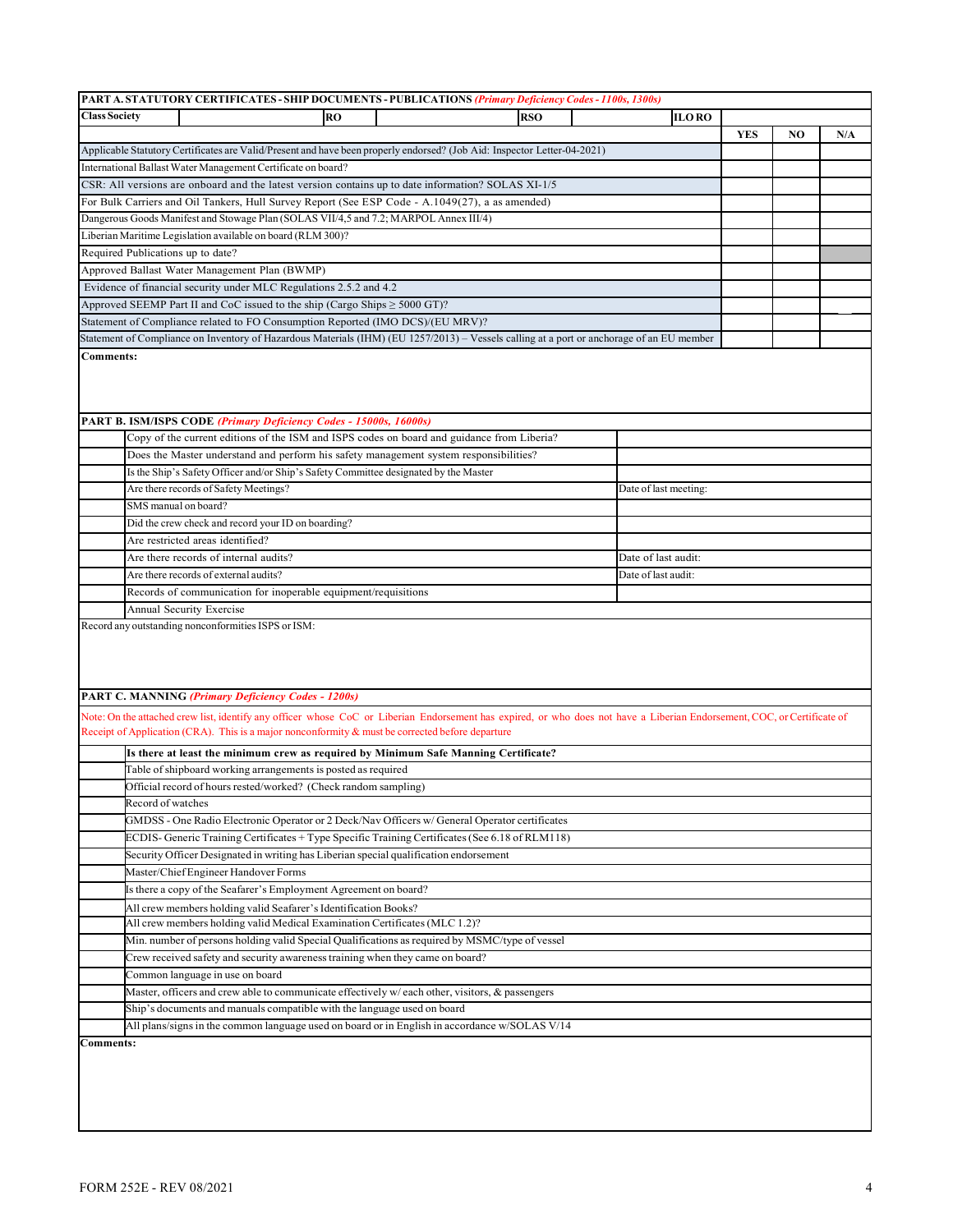|                  | PART D. LOG BOOKS - Bridge, Engine Room and Radio Log Book and Records (Primary Deficiency Codes - 1300s, 4000s) |    |  |                |    |  |    |   |              |                           |                |                                                                                                                               |                   |           |
|------------------|------------------------------------------------------------------------------------------------------------------|----|--|----------------|----|--|----|---|--------------|---------------------------|----------------|-------------------------------------------------------------------------------------------------------------------------------|-------------------|-----------|
|                  |                                                                                                                  |    |  |                |    |  |    |   |              |                           |                | Note: Free fall lifeboats are only required to be dropped once every six months and a 1 year period Lessons Learned/Comments: |                   |           |
|                  | Language                                                                                                         |    |  |                |    |  |    |   |              |                           |                |                                                                                                                               |                   |           |
|                  | Date port lifeboat last lowered into water                                                                       |    |  |                |    |  |    |   |              |                           |                |                                                                                                                               |                   |           |
|                  | Date stbd lifeboat last lowered into water                                                                       |    |  |                |    |  |    |   |              |                           |                |                                                                                                                               |                   |           |
|                  | Boat and Fire Drills attended by crew monthly (SOLAS III/19.3)                                                   |    |  |                |    |  |    |   |              |                           |                |                                                                                                                               |                   |           |
|                  | Lifeboat moved from stowed (once a week) (SOLAS III/20.6.3)                                                      |    |  |                |    |  |    |   |              |                           |                |                                                                                                                               |                   |           |
|                  | L/B turned out from stowage (once a month) (SOLAS III/20.7.1)                                                    |    |  |                |    |  |    |   |              |                           |                |                                                                                                                               |                   |           |
|                  | LSA weekly & monthly inspections: (SOLAS III/20.6 and 20.7)                                                      |    |  |                |    |  |    |   |              |                           |                |                                                                                                                               |                   |           |
|                  | Fast Rescue Boat Started Weekly                                                                                  |    |  |                |    |  |    |   |              |                           |                |                                                                                                                               |                   |           |
|                  | Safety Training held:                                                                                            |    |  | Weekly/Monthly |    |  |    |   |              |                           |                |                                                                                                                               |                   |           |
|                  | Bridge/Engine Room Official Log Books properly maintained                                                        |    |  |                |    |  |    |   |              |                           |                |                                                                                                                               |                   |           |
|                  | Enclosed space entry drill                                                                                       |    |  |                |    |  |    |   |              |                           |                |                                                                                                                               |                   |           |
|                  | Security Drills conducted quarterly (ISPS Code)                                                                  |    |  |                |    |  |    |   |              |                           |                |                                                                                                                               |                   |           |
|                  | Ship's articles: Name, rank, port and date of on-signers and off-signers                                         |    |  |                |    |  |    |   |              |                           |                |                                                                                                                               |                   |           |
|                  | Steering Gear Test (Arrival/Departure)                                                                           |    |  |                |    |  |    |   |              |                           |                |                                                                                                                               |                   |           |
|                  | Emergency Steering Drills (Quarterly)                                                                            |    |  |                |    |  |    |   |              |                           |                |                                                                                                                               |                   |           |
|                  | Company annual drill schedule followed                                                                           |    |  |                |    |  |    |   |              |                           |                |                                                                                                                               |                   |           |
|                  | Ballast Water Record Book - Appropriate entries recorded                                                         |    |  |                |    |  |    |   |              |                           |                |                                                                                                                               |                   |           |
|                  | Garbage Record Book - Appropriate categories and entries recorded                                                |    |  |                |    |  |    |   |              |                           |                |                                                                                                                               |                   |           |
|                  | Passenger Vessels: Damage Control Drills (Quarterly)                                                             |    |  |                |    |  |    |   |              |                           |                |                                                                                                                               |                   |           |
|                  | <b>PART E. RADIO COMMUNICATIONS EQUIPMENT SOLAS IV (Primary Deficiency Codes - 5000s)</b>                        |    |  |                |    |  |    |   |              |                           |                |                                                                                                                               |                   |           |
|                  | Which radio sea areas:                                                                                           | A1 |  | A2             | A3 |  | A4 |   | Comments:    |                           |                |                                                                                                                               |                   |           |
|                  | GMDSS equipment operational/testing requirements (SOLAS IV/7 to 11 and IMO Resolution A.702 (17))                |    |  |                |    |  |    |   |              |                           |                |                                                                                                                               |                   | Comments: |
|                  | Reserve sources of energy for radio and navigation equipment in good order                                       |    |  |                |    |  |    |   |              |                           |                |                                                                                                                               |                   |           |
|                  | Is the radio station in working order?                                                                           |    |  |                |    |  |    |   |              |                           |                |                                                                                                                               |                   |           |
|                  | Valid Radio Station License displayed?                                                                           |    |  |                |    |  |    |   |              |                           |                |                                                                                                                               |                   |           |
|                  |                                                                                                                  |    |  |                |    |  |    |   | A1           |                           | A <sub>2</sub> | A3-Satellite Service                                                                                                          | A3-HF             |           |
|                  | VHF with DSC                                                                                                     |    |  |                |    |  |    | X |              |                           | X              | X                                                                                                                             | X                 |           |
|                  | DSC with receiver channel 70                                                                                     |    |  |                |    |  |    |   | X            |                           | X              | X                                                                                                                             | X                 |           |
|                  | MF telephony with MF DSC                                                                                         |    |  |                |    |  |    |   |              | X                         |                | X                                                                                                                             |                   |           |
|                  | DSC watch receiver MF 2187,5 kHz                                                                                 |    |  |                |    |  |    |   |              |                           | X              | X                                                                                                                             |                   |           |
|                  | Recognized Mobile Satellite Service with EGC                                                                     |    |  |                |    |  |    |   |              |                           |                | X                                                                                                                             |                   |           |
|                  | MF/HF telephony with DSC and NBDP                                                                                |    |  |                |    |  |    |   |              |                           |                |                                                                                                                               | X                 |           |
|                  | DSC watch receiver MF/HF                                                                                         |    |  |                |    |  |    |   |              |                           |                |                                                                                                                               | X                 |           |
|                  | Duplicated VHF with DSC                                                                                          |    |  |                |    |  |    |   |              |                           |                | X                                                                                                                             | X                 |           |
|                  | Duplicated Recognized Mobile Satellite Service                                                                   |    |  |                |    |  |    |   |              |                           |                | X                                                                                                                             | X                 |           |
|                  | NAVTEX received 518 kHz                                                                                          |    |  |                |    |  |    |   |              |                           | X              | X                                                                                                                             |                   |           |
|                  | EGC receiver                                                                                                     |    |  |                |    |  |    |   | X(1)         |                           | X(1)           |                                                                                                                               | Х                 |           |
|                  | Float-free satellite EPIRB                                                                                       |    |  |                |    |  |    |   | X            |                           | X              | X                                                                                                                             | X                 |           |
|                  | Search and Rescue Locating Devices                                                                               |    |  |                |    |  |    |   | X(2)         |                           | X(2)           | X(2)                                                                                                                          | $\overline{X(2)}$ |           |
|                  | Hand Held GMDSS VHF Receivers                                                                                    |    |  |                |    |  |    |   | X(3)         |                           | X(3)           | X(3)                                                                                                                          | X(3)              |           |
|                  | PART F. NAVIGATION, CHARTS, PUBLICATIONS AND RECORDS (Primary Deficiency Codes - 10000s)                         |    |  |                |    |  |    |   |              |                           |                |                                                                                                                               |                   |           |
|                  | Navigational Charts:                                                                                             |    |  |                |    |  |    |   | Publications |                           |                |                                                                                                                               |                   |           |
|                  | Electronic Charts                                                                                                |    |  | Last update:   |    |  |    |   |              |                           |                | Pilot Books/ Sailing Directions                                                                                               |                   |           |
|                  | Backup Electronic Charts                                                                                         |    |  | Last update:   |    |  |    |   |              | List of Lights/Radio Aids |                |                                                                                                                               |                   |           |
|                  | Paper Charts                                                                                                     |    |  | Last update:   |    |  |    |   |              | Tide Tables               |                |                                                                                                                               |                   |           |
|                  | Chart List or Catalog                                                                                            |    |  |                |    |  |    |   |              | Nautical Almanac          |                |                                                                                                                               |                   |           |
|                  | Notices to Mariners                                                                                              |    |  |                |    |  |    |   |              |                           |                |                                                                                                                               |                   |           |
|                  | Voyage or Passage Planning (berth to berth)                                                                      |    |  |                |    |  |    |   |              |                           |                |                                                                                                                               |                   |           |
|                  | Completed                                                                                                        |    |  |                |    |  |    |   |              |                           |                |                                                                                                                               |                   |           |
|                  | Security considered as part of the voyage planning                                                               |    |  |                |    |  |    |   |              |                           |                |                                                                                                                               |                   |           |
|                  | Pollution included in passage plan if vessel transits No Discharge/ECA/Special areas                             |    |  |                |    |  |    |   |              |                           |                |                                                                                                                               |                   |           |
| <b>Comments:</b> |                                                                                                                  |    |  |                |    |  |    |   |              |                           |                |                                                                                                                               |                   |           |
|                  |                                                                                                                  |    |  |                |    |  |    |   |              |                           |                |                                                                                                                               |                   |           |
|                  |                                                                                                                  |    |  |                |    |  |    |   |              |                           |                |                                                                                                                               |                   |           |
|                  |                                                                                                                  |    |  |                |    |  |    |   |              |                           |                |                                                                                                                               |                   |           |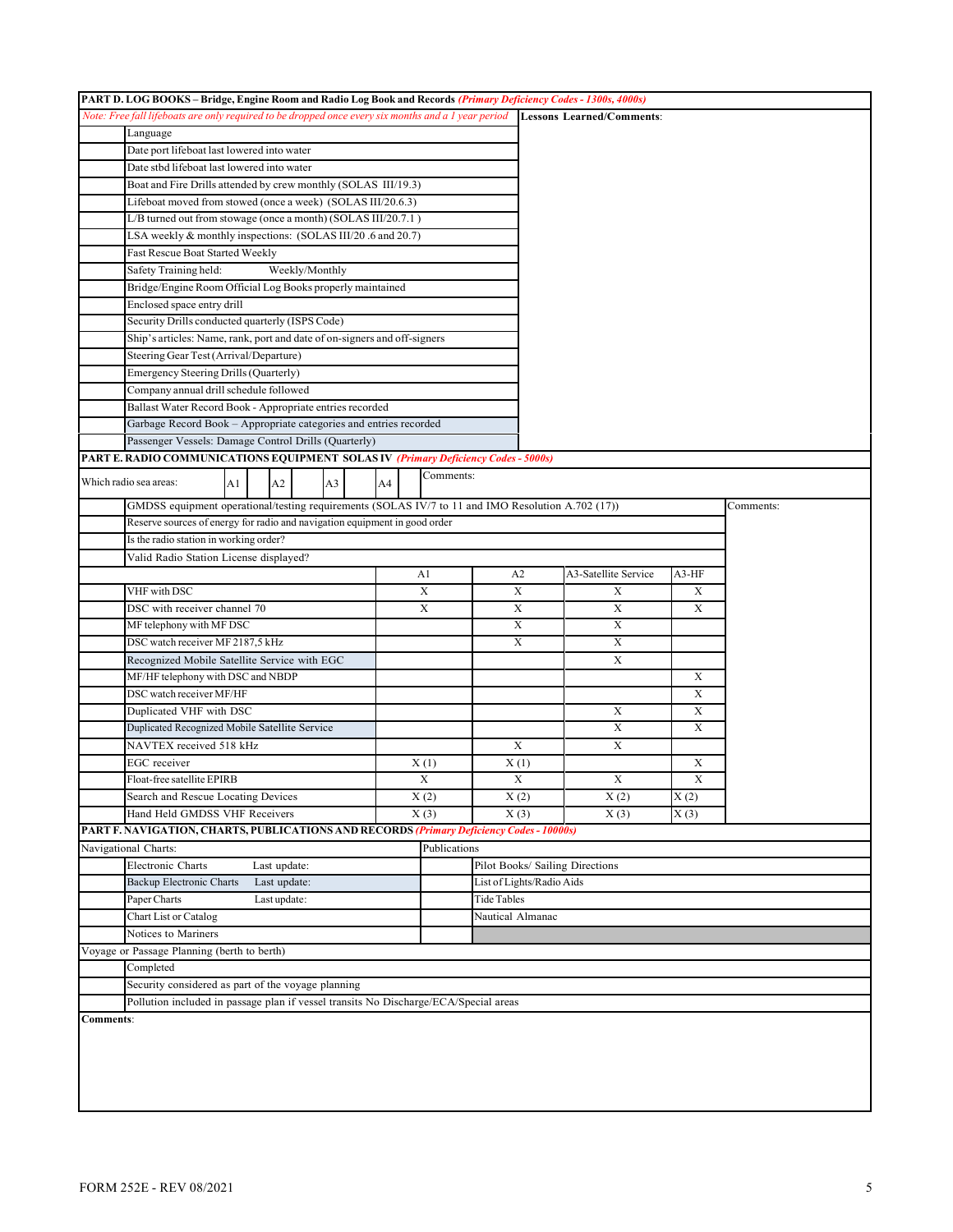| PART G. NAVIGATIONAL AIDS (SOLAS V/19 & 20) (Primary Deficiency Codes - 10000s) |                                                                                                                |  |                  |               |                                               |                 |                  |                               |           |
|---------------------------------------------------------------------------------|----------------------------------------------------------------------------------------------------------------|--|------------------|---------------|-----------------------------------------------|-----------------|------------------|-------------------------------|-----------|
| Requirements for                                                                |                                                                                                                |  | All              | $\gamma$ -or- | $\text{or}$                                   | >o <sub>r</sub> | $>or =$          | Operational                   | Comments: |
|                                                                                 |                                                                                                                |  | Ships            | 500GT         | 3000GT                                        | $=10,000$       | 50,000G          |                               |           |
|                                                                                 |                                                                                                                |  |                  |               |                                               |                 |                  | "Y" for Yes.<br>"N" for No or |           |
|                                                                                 |                                                                                                                |  |                  |               |                                               |                 |                  | N/A for Not                   |           |
|                                                                                 |                                                                                                                |  |                  |               |                                               |                 |                  | Applicable                    |           |
|                                                                                 | Standard Magnetic Compass                                                                                      |  | X                | X             | X                                             | X               | X                |                               |           |
|                                                                                 | Spare Magnetic Compass                                                                                         |  |                  | $\mathbf X$   | $\mathbf X$                                   | $\mathbf X$     | $\mathbf X$      |                               |           |
| Pelorus                                                                         |                                                                                                                |  | $\mathbf X$      | $\mathbf X$   | $\mathbf X$                                   | $\mathbf X$     | $\mathbf X$      |                               |           |
|                                                                                 | Means of correcting Bearings to true                                                                           |  | $\mathbf X$      | $\mathbf X$   | $\mathbf X$                                   | X               | $\mathbf X$      |                               |           |
|                                                                                 | <b>ECDIS</b> with Back up                                                                                      |  | X                | X             | X                                             | X               | X                |                               |           |
|                                                                                 | Nautical publications with backup, if applicable                                                               |  | $\mathbf X$      | $\mathbf X$   | $\mathbf X$                                   | X               | $\mathbf X$      |                               |           |
| GPS/GNSS receiver                                                               |                                                                                                                |  | $\mathbf X$      | $\mathbf X$   | $\mathbf X$                                   | X               | X                |                               |           |
|                                                                                 | Sound reception system (enclosed bridge)                                                                       |  | $\mathbf X$      | X             | $\mathbf X$                                   | X               | $\mathbf X$      |                               |           |
|                                                                                 | Telephone to emergency steering                                                                                |  | $\mathbf X$      | $\mathbf X$   | $\mathbf X$                                   | $\mathbf X$     | $\mathbf X$      |                               |           |
|                                                                                 | Daylight Signal Lamp                                                                                           |  |                  | X             | $\mathbf X$                                   | X               | X                |                               |           |
|                                                                                 | Bridge Navigational Watch Alarm System                                                                         |  |                  |               |                                               |                 |                  |                               |           |
| (BNWAS)                                                                         |                                                                                                                |  |                  | X             | X                                             | X               | $\mathbf X$      |                               |           |
|                                                                                 | Automatic Identification System (AIS)                                                                          |  |                  | X             | X                                             | X               | $\mathbf X$      |                               |           |
| Echo Sounder                                                                    |                                                                                                                |  |                  |               | $\mathbf X$                                   | $\mathbf X$     | X                |                               |           |
| Gyro Compass                                                                    |                                                                                                                |  |                  | X             | $\mathbf X$                                   | X               | $\mathbf X$      |                               |           |
|                                                                                 | Gyro repeater at emergency steering                                                                            |  |                  | X             | X                                             | X               | $\mathbf X$      |                               |           |
|                                                                                 | Rudder Angle Indicator                                                                                         |  |                  |               |                                               |                 |                  |                               |           |
|                                                                                 |                                                                                                                |  |                  | $\mathbf X$   | $\mathbf X$                                   | $\mathbf X$     | $\mathbf X$      |                               |           |
|                                                                                 | Indicators of propeller, pitch, & revolution                                                                   |  |                  |               |                                               |                 |                  |                               |           |
| water                                                                           | Speed and Distance Measuring Device through                                                                    |  |                  | X             | X                                             | X               | X                |                               |           |
| 9 GHz Radar                                                                     |                                                                                                                |  |                  |               |                                               |                 |                  |                               |           |
|                                                                                 | 3 GHz Radar or second 9 GHz                                                                                    |  |                  | X             | $\mathbf X$                                   | X               | $\mathbf X$      |                               |           |
|                                                                                 |                                                                                                                |  |                  |               | $\mathbf X$                                   | X               | $\mathbf X$      |                               |           |
|                                                                                 | Electronic Plotting Aid                                                                                        |  |                  | X             | X                                             | X               | X                |                               |           |
|                                                                                 | Automatic Radar Plotting Aid                                                                                   |  |                  |               |                                               | X               | X                |                               |           |
|                                                                                 | Automatic Tracking Aid (ATA)                                                                                   |  |                  |               | $\mathbf X$                                   | $\mathbf X$     | $\mathbf X$      |                               |           |
| Second ATA                                                                      |                                                                                                                |  |                  |               |                                               | X               | $\mathbf X$      |                               |           |
|                                                                                 | Rate of turn indicator                                                                                         |  |                  |               |                                               |                 | X                |                               |           |
|                                                                                 | Speed and Distance Measuring Device over ground                                                                |  |                  |               |                                               |                 | $\mathbf X$      |                               |           |
|                                                                                 | Heading or track control system.                                                                               |  |                  |               |                                               | X               | X                |                               |           |
| <b>LRIT</b>                                                                     |                                                                                                                |  |                  |               | Verify Broadcasting: LRIT@liscr.com           |                 |                  |                               |           |
| <b>VDR</b>                                                                      |                                                                                                                |  |                  |               |                                               |                 |                  |                               |           |
|                                                                                 | Navigation light indicator display                                                                             |  |                  |               |                                               |                 |                  |                               |           |
|                                                                                 | Maneuvering data on bridge                                                                                     |  | <b>YES</b>       | NO.           |                                               |                 |                  |                               |           |
| <b>SSAS</b>                                                                     |                                                                                                                |  |                  |               | Verify Confirmation Email from Administration |                 |                  |                               |           |
|                                                                                 | PART H. GENERAL SAFETY – (SOLAS II-2; III; the LSA, and FSS Codes) (Primary Deficiency Codes - 7000s & 11000s) |  |                  |               |                                               |                 |                  |                               |           |
|                                                                                 | Pilot boarding arrangements.                                                                                   |  |                  |               |                                               |                 | <b>Comments:</b> |                               |           |
|                                                                                 | Abandoned Ship Drill (During Inspection)                                                                       |  |                  |               |                                               |                 |                  |                               |           |
|                                                                                 | Fire Drill (During Inspection)                                                                                 |  |                  |               |                                               |                 |                  |                               |           |
|                                                                                 | Equipment maintenance and training manuals                                                                     |  |                  |               |                                               |                 |                  |                               |           |
|                                                                                 |                                                                                                                |  |                  |               |                                               |                 |                  |                               |           |
| Lifeboat(s)                                                                     |                                                                                                                |  | Fast Rescue Boat |               |                                               |                 |                  |                               |           |
|                                                                                 | Condition                                                                                                      |  |                  | Condition     |                                               |                 |                  |                               |           |
|                                                                                 | Inventory                                                                                                      |  |                  | Inventory     |                                               |                 |                  |                               |           |
|                                                                                 | Operation                                                                                                      |  |                  | Operation     |                                               |                 |                  |                               |           |
|                                                                                 | Davits                                                                                                         |  |                  | Davits        |                                               |                 |                  |                               |           |
|                                                                                 | Annual Thorough Examination and Testing                                                                        |  |                  |               |                                               |                 |                  |                               |           |
|                                                                                 | 5 year operational testing of on-load release gear                                                             |  |                  |               |                                               |                 |                  |                               |           |
| Liferafts                                                                       |                                                                                                                |  |                  |               |                                               |                 |                  |                               |           |
|                                                                                 | Stowage                                                                                                        |  |                  |               |                                               |                 |                  |                               |           |
|                                                                                 |                                                                                                                |  |                  |               |                                               |                 |                  |                               |           |
|                                                                                 | Inspection                                                                                                     |  |                  |               |                                               |                 |                  |                               |           |
|                                                                                 | Hydrostatic Rls                                                                                                |  |                  |               |                                               |                 |                  |                               |           |
| Davits                                                                          |                                                                                                                |  |                  |               |                                               |                 |                  |                               |           |
|                                                                                 | Other LSA Equipment                                                                                            |  |                  |               |                                               |                 |                  |                               |           |
|                                                                                 | Lifejackets/TPA's                                                                                              |  |                  |               |                                               |                 |                  |                               |           |
|                                                                                 | Immersion suits                                                                                                |  |                  |               |                                               |                 |                  |                               |           |
|                                                                                 | Lifebuoys                                                                                                      |  |                  |               |                                               |                 |                  |                               |           |
|                                                                                 | Pyrotechnics                                                                                                   |  |                  |               |                                               |                 |                  |                               |           |
|                                                                                 | Line throwing equipment                                                                                        |  |                  |               |                                               |                 |                  |                               |           |
|                                                                                 | Muster List and Emergency Instructions                                                                         |  |                  |               |                                               |                 |                  |                               |           |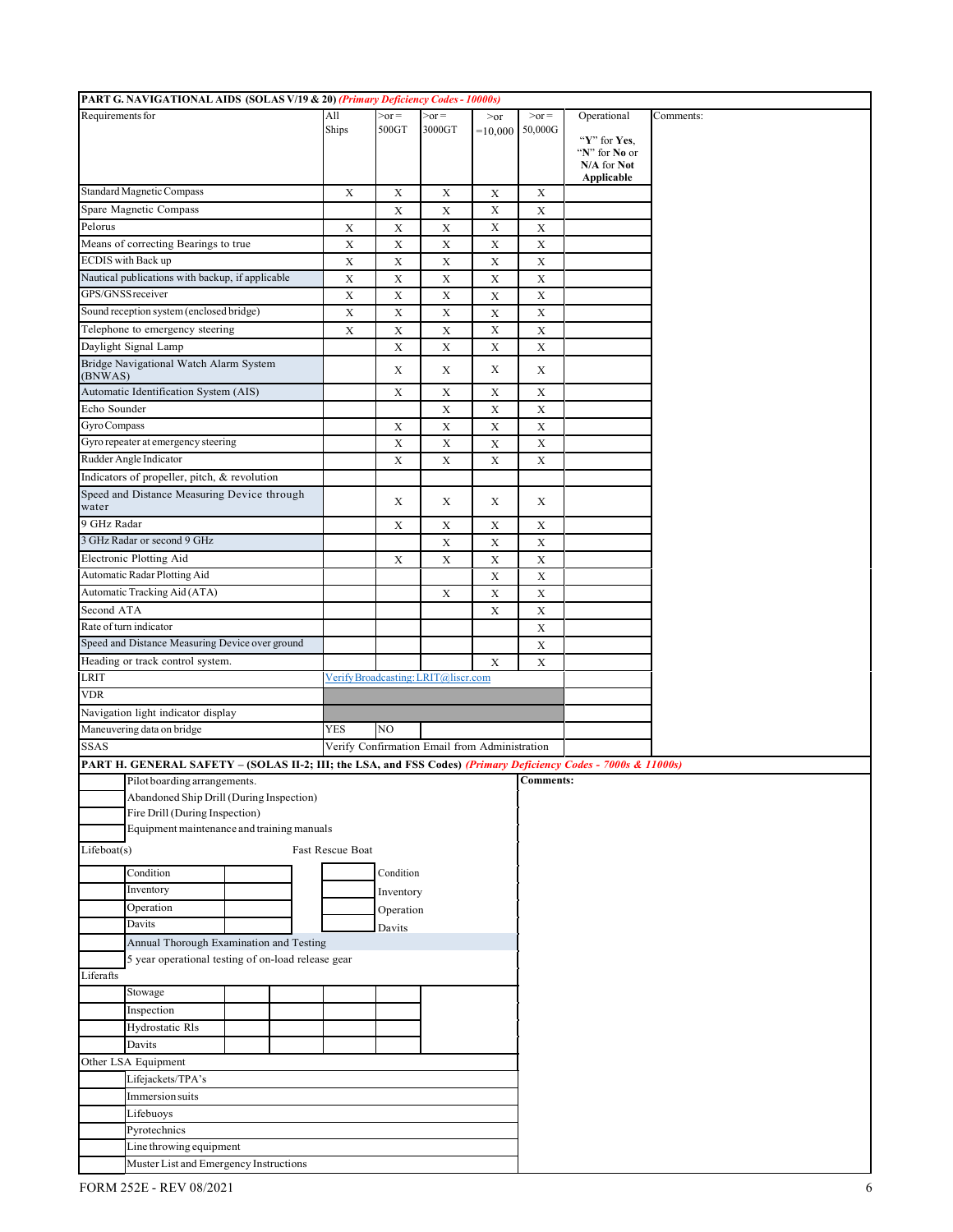| Checked condition of Fire Fighting Equipment, including:                                                                       | <b>Comments:</b> |
|--------------------------------------------------------------------------------------------------------------------------------|------------------|
| Fixed and portable extinguishers                                                                                               |                  |
| <b>Emergency Fire Pump</b>                                                                                                     |                  |
| <b>EEBDs</b><br>Firefighter's Outfits                                                                                          |                  |
| Foam analysis                                                                                                                  |                  |
| Vent closures/Dampers                                                                                                          |                  |
| Emergency escapes                                                                                                              |                  |
| Smoke/Flame Detectors                                                                                                          |                  |
| Fire Alarm Panels Operational                                                                                                  |                  |
| Installed Fire Extinguishing System (water mist operational, etc.)                                                             |                  |
| <b>International Shore Connection</b>                                                                                          |                  |
| Two-way portable VHF explosion proof or intrinsically safe                                                                     |                  |
| PART I. MEDICINE CHEST AND MEDICAL PUBLICATIONS (Primary Deficiency Codes - 18400s)                                            |                  |
| Fully stocked with instructions/Medical Chest Certificate                                                                      | <b>Comments:</b> |
| International Medical Guide Third Edition or equivalent                                                                        |                  |
| Medical Log Book                                                                                                               |                  |
| Supplement to IMDG Code or equivalent publication                                                                              |                  |
| Hospital room                                                                                                                  |                  |
| <b>PART J. CREW ACCOMMODATIONS - (Primary Deficiency Codes - 18000s)</b>                                                       |                  |
| Checked condition of:                                                                                                          | <b>Comments:</b> |
| Ventilation                                                                                                                    |                  |
| Lighting                                                                                                                       |                  |
| Access and emergency escape markings                                                                                           |                  |
| Toilets                                                                                                                        |                  |
| Drinking Water (sufficient supply of clean waters)                                                                             |                  |
| Galley (cleanliness/grease traps/range hoods)                                                                                  |                  |
| Provisions adequate and properly stored                                                                                        |                  |
| Crew Spaces clear of ship's stores or equipment                                                                                |                  |
|                                                                                                                                |                  |
|                                                                                                                                |                  |
| Record of weekly inspections                                                                                                   |                  |
| PART K. GENERAL; Overall condition of vessel (PLEASE PHOTOGRAPH GENERAL CONDITION & ALL CONCERNS)                              |                  |
| Checked condition of decks and superstructure: (Primary Deficiency Codes - 2000s, 3000s, 7000s, 9000s, 18200s) (Cargo - 6000s) |                  |
| Weather Deck including forecastle                                                                                              | <b>Comments:</b> |
| Cargo gear/cargo manifold                                                                                                      |                  |
| Mooring equipment                                                                                                              |                  |
| Winch brakes                                                                                                                   |                  |
| Anchors and anchor windlass                                                                                                    |                  |
| Electrical fixtures, alarms and lighting                                                                                       |                  |
| Rubber mats provided where needed                                                                                              |                  |
| Openings; hatches, doors, pipe penetrations, vents                                                                             |                  |
| Watertight Doors                                                                                                               |                  |
| Fire dampers clearly marked and open/closed properly                                                                           |                  |
| Fire door(s) clearly marked and working properly                                                                               |                  |
| Quick closing valves operational (fuel oil-lube oil)                                                                           |                  |
| Upper decks including bridge                                                                                                   |                  |
| Pump room or Cargo room as applicable                                                                                          |                  |
| Water Ingress detectors & remote pumping (SOLAS XII/12)                                                                        |                  |
| Portable gas detecting equipment tested (SOLAS XI-1/7)                                                                         |                  |
| <b>TANKERS ONLY</b>                                                                                                            |                  |
| Tank gauging equipment                                                                                                         |                  |
| Oil tankers of 150 GRT: approved/operable ODME properly maintained                                                             |                  |
| ORB Part II/or Cargo Record book                                                                                               |                  |
| Approved stability instrument for intact and damage stability (Oil, Chemical & Gas<br>Carriers)                                |                  |
| Inert Gas System                                                                                                               |                  |
| Crude Oil Washing (COW)                                                                                                        |                  |